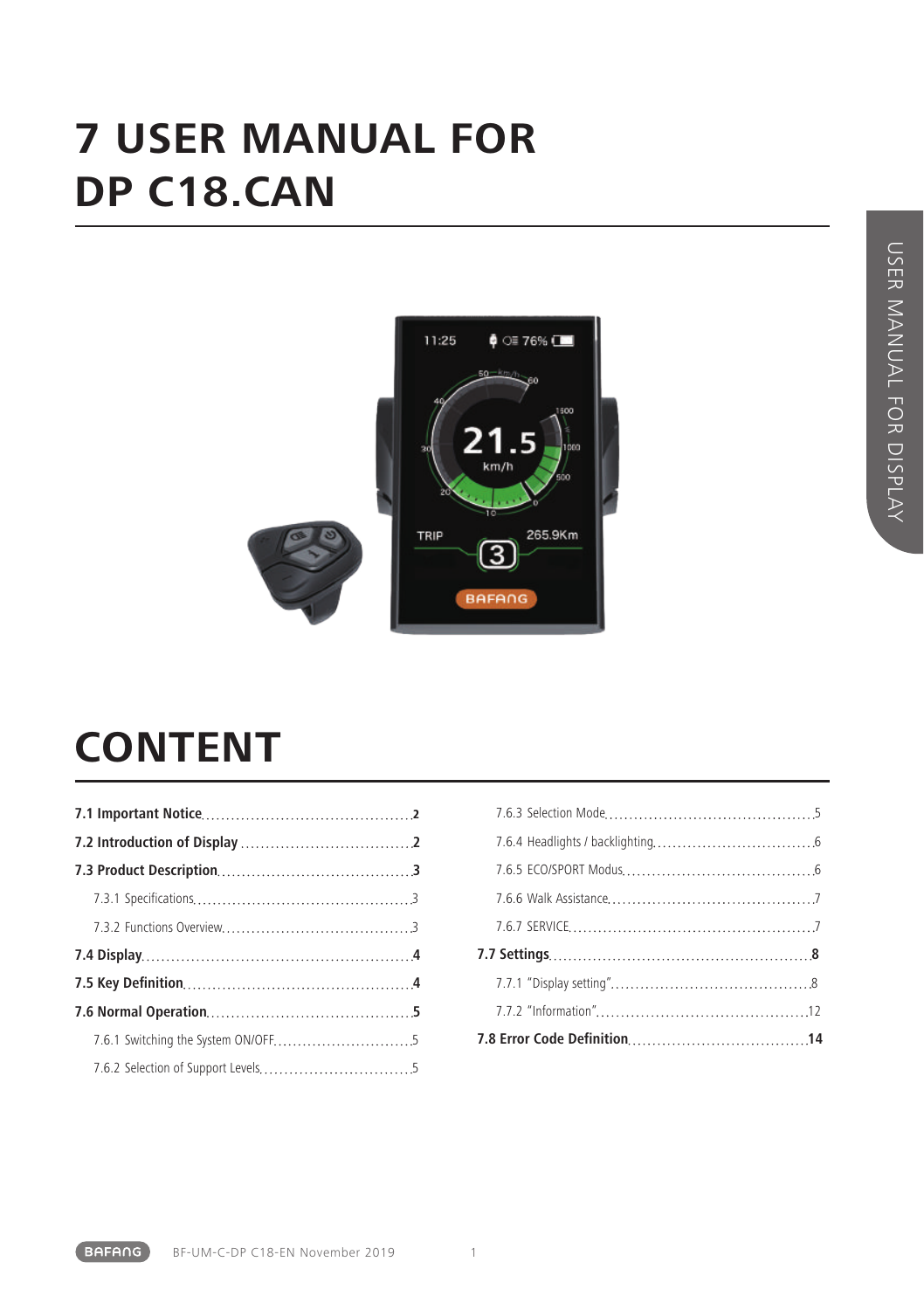## **7.1 IMPORTANT NOTICE**

- If the error information from the display cannot be corrected according to the instructions, please contact your retailer.
- The product is designed to be waterproof. It is highly recommended to avoid submerging the display under water.
- Do not clean the display with a steam jet, high-pressure cleaner or water hose.
- Please use this product with care.
- Do not use thinners or other solvents to clean the display. Such substances can damage the surfaces.
- Warranty is not included due to wear and normal use and aging.

# **7.2 INTRODUCTION OF DISPLAY**

- Model: DP C18 CAN BUS
- The housing material is PC; the Display Glass is made of high-currentem material:



• The label marking is as follows:





**Note:** Please keep the QR code label attached to the display cable. The information from the Label is used for a later possible software update.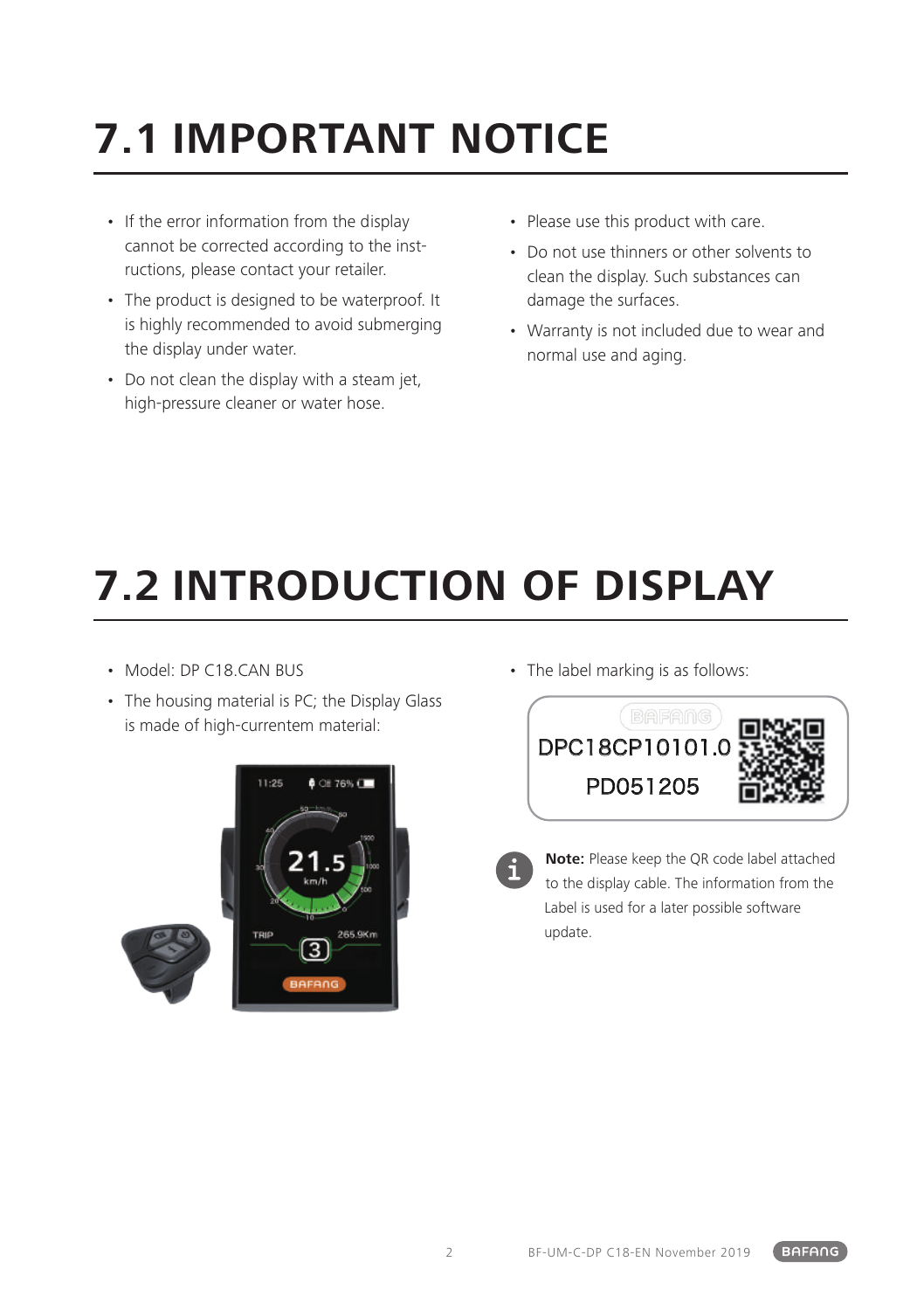## **7.3 PRODUCT DESCRIPTION**

### **7.3.1 Specifications**

- Operating temperature: -20℃~45℃
- Storage temperature: -20℃~50℃
- Waterproof: IP65
- Bearing humidity: 30%-70% RH

### **7.3.2 Functional Overview**

- Speed display (including top speed and average speed, switching between km and miles).
- Battery capacity indicator.
- Automatic sensors explanation of the lighting system.
- Brightness setting for backlight.
- Indication of performance support.
- Motor output power and output current indicator.
- Kilometer stand (including single-trip distance, total distance and remaining distance).
- Walk assistance.
- Setting the support levels.
- Energy consumption indicator CALORIES (Note: If the display has this function).
- Display for the remaining distance. (Depends on your riding style)
- Setting password.

**BAFANG**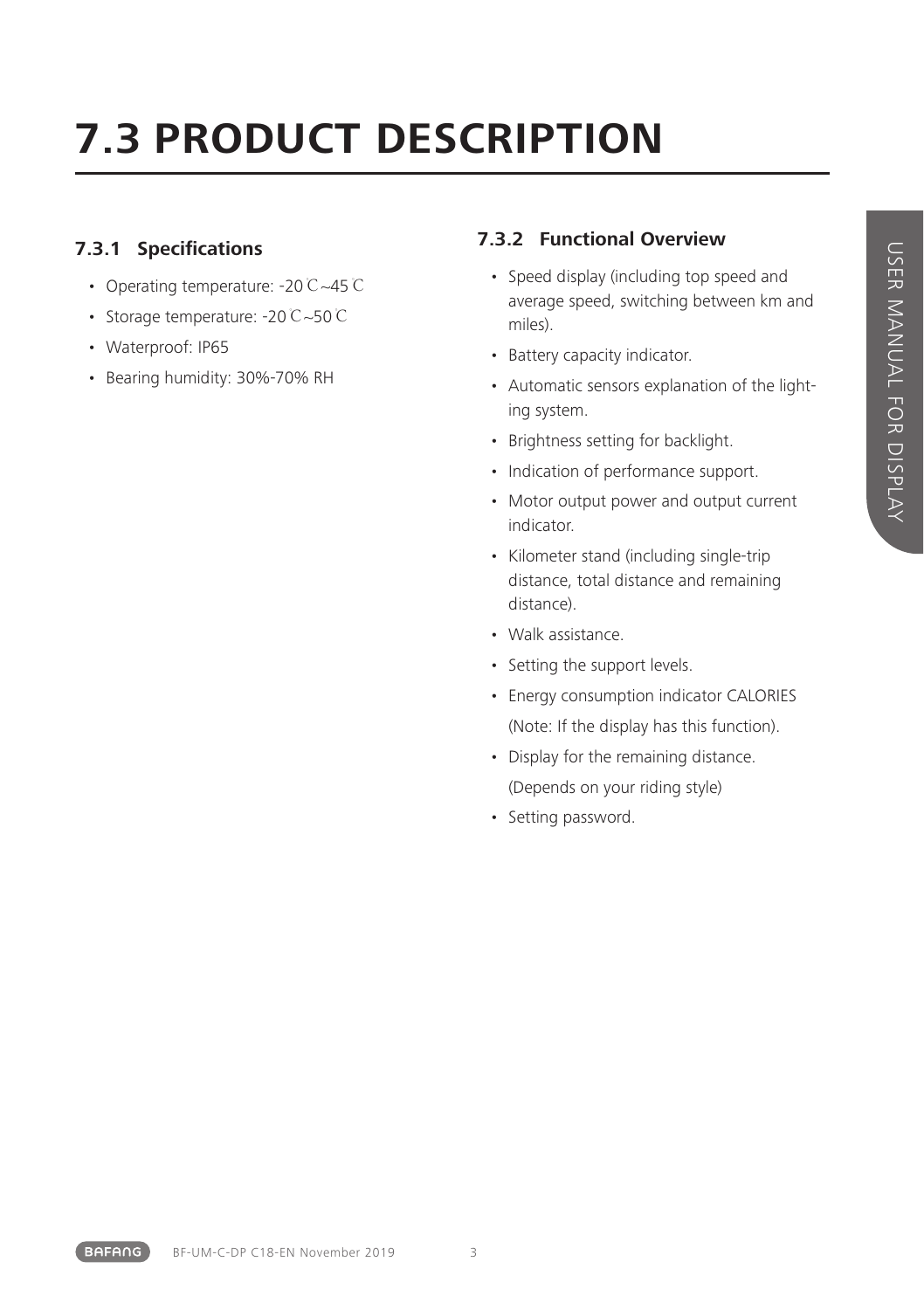## **7.4 DISPLAY**



### **1** Time

**2** USB charging indicator displays the icon  $\overline{P}$ , if an external USB device is connected to the display.

- **3** The display shows **O** this symbol, if the light is on.
- **4** Speed Graphics

**5** Trip: Daily kilometers (TRIP) - Total kilometers (ODO) - Top speed (MAX) - Average speed (AVG) - Range (RANGE) - Energy Consumption (CALORIES(only with torque sensor fitted)) - Travel time (TIME).

- **6** Display of battery capacity in real time.
- **7** Voltage indicator in voltage or in percent.
- **8** Digital speed display.
- **9** Power indicator in watts / amperes.
- **10** Support level/ Walking assistance
- **11** Data: Display data, which corresponds to the current mode.
- **12** Service: Please see the service section

## **7.5 KEY DEFINITION**

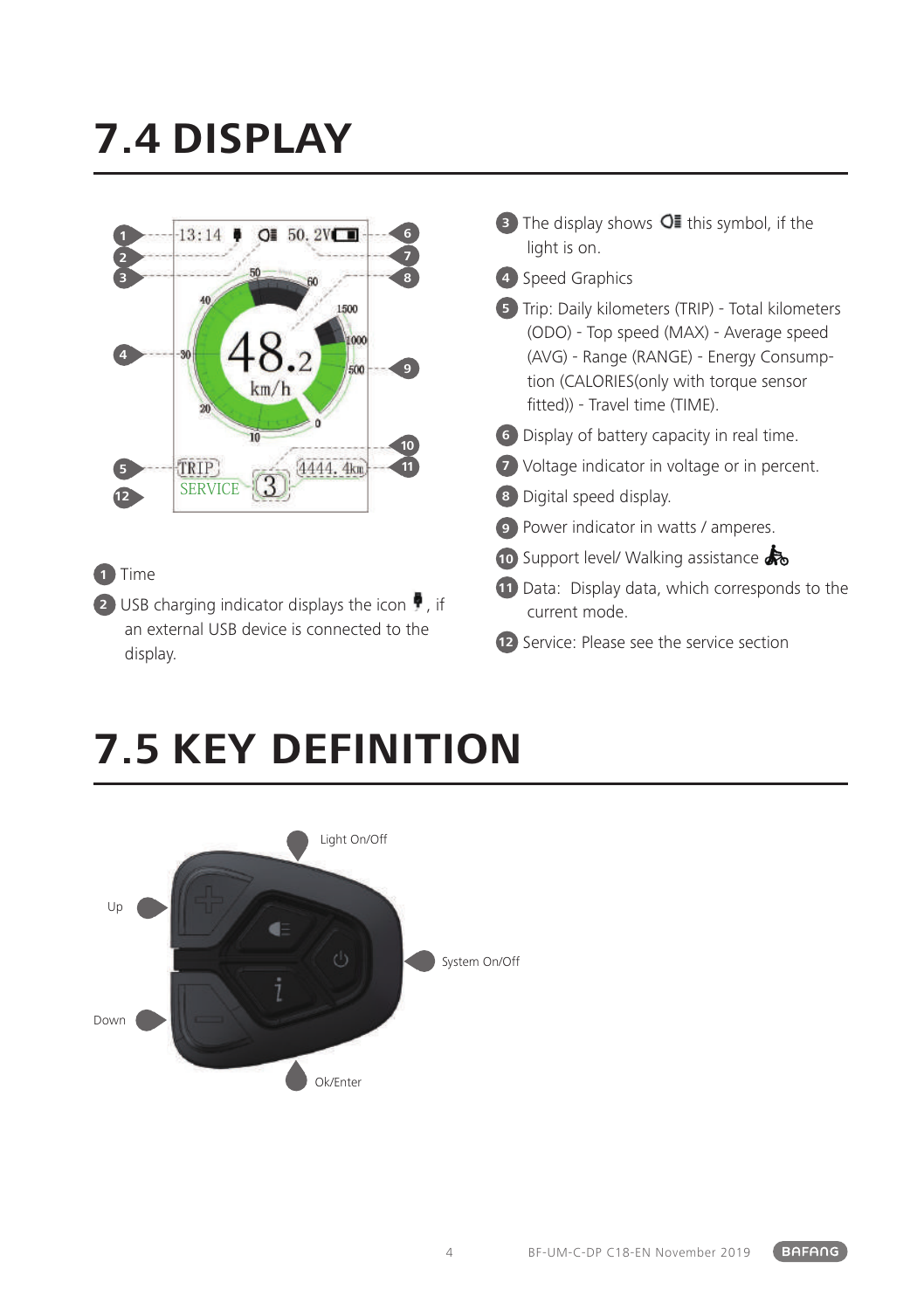## **7.6 NORMAL OPERATION**

#### **7.6.1 Switching the System ON/OFF**

Press and hold  $\overline{Q}$  (>2S) on the display to turn on the system. Press and hold  $\overline{Q}$  (>2S) again to turn off the system.

If the "automatic shutdown time" is set to 5 minutes (it can be set with the "Auto Off" function, See **"Auto Off"**), the display will automatically be turned off within the desired time when it is not in operation. If the password function is enabled, you must enter the correct password to use the system.

#### **7.6.2 Selection of Support Levels**

When the display is turned on, press the  $\Box$  or  $\Box$  (<0.5S) button to switch to the support level, the lowest level is 0, the highest level is 5. When the system is switched on, the support level starts in level 1. There is no support at level 0.



#### **7.6.3 Selection Mode**

Briefly press the  $\hat{i}$  (0.5s) button to see the different trip modes.

Trip: daily kilometers (TRIP) - total kilometers (ODO) - Maximum speed (MAX) - Average speed (AVG) - Range (RANGE) - Energy consumption (CALORIES(only with torque sensor fitted)) - Travel time (TIME).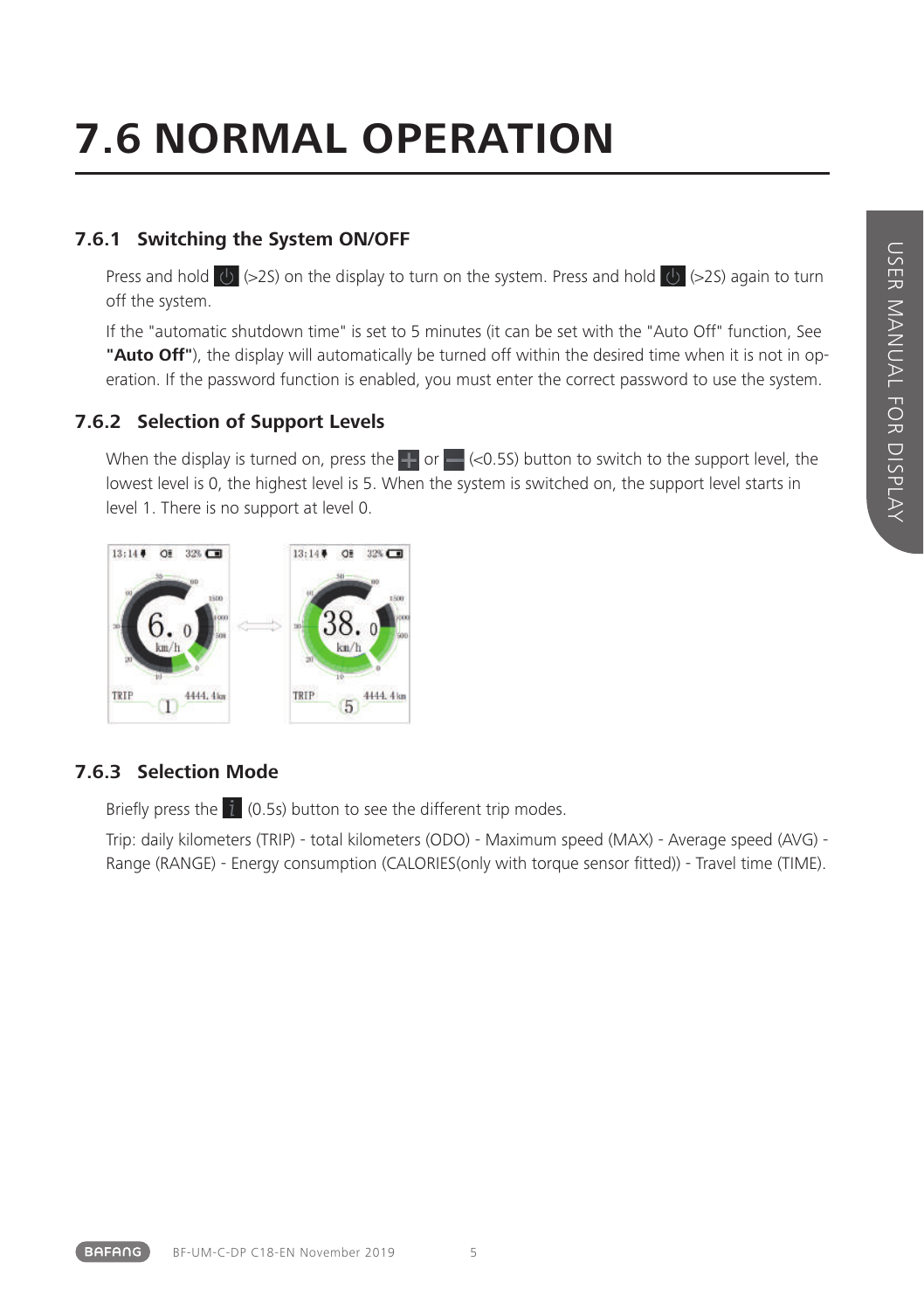

#### **7.6.4 Headlights / backlighting**

Hold the  $\left(=$  (>2S) button to activate the headlight and taillights.

Hold the CB (>2S) button again to turn off the headlight. The brightness of the backlight can be set in the display settings **"Brightness"**. If the display /Pedelec is switched on in a dark environment, the display backlight/headlight will automatically be switched on. If the display backlight/headlight has been manually switched off, the automatic sensor function is deactivated. You can only turn on the light manually. After switching on the system again.



#### **7.6.5 ECO/SPORT Modus**

Press and hold the  $\Box$  (<2S) Button, to change from ECO mode to Sport mode. (Depending on the version of the pedelec manufacturer)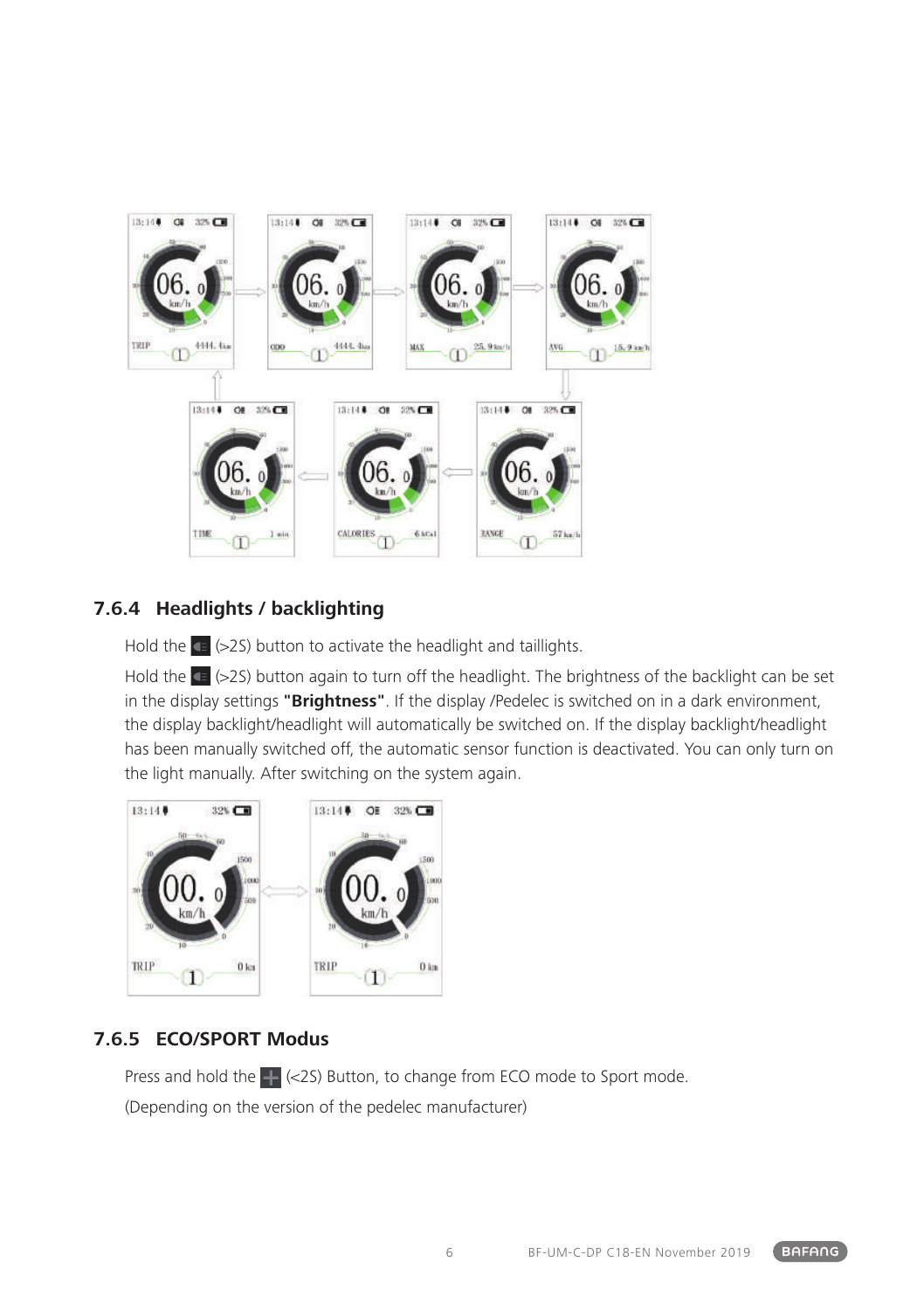

#### **7.6.6 Walk Assistance**

The Walk assistance can only be activated with a standing pedelec.

Activation: Press the button until this symbol  $\clubsuit$  appears. Next hold down the button whilst the  $\clubsuit$  symbol is displayed. Now the Walk assistance will activate. The symbol  $\clubsuit$  will flashes and the pedelec moves approx. 6 km/h. After releasing the  $\blacksquare$  button, the motor stops automatically and switches back to level 0.



#### **7.6.7 SERVICE**

The display shows "Service" as soon as a certain number of kilometers or battery charges has been reached. With a mileage of more than 5000 km (or 100 charge cycles), the "Service" function is displayed on the display. Every 5000 km the display "SERVICE" is displayed every time. This function can be set in the display settings.



Flicker for 5s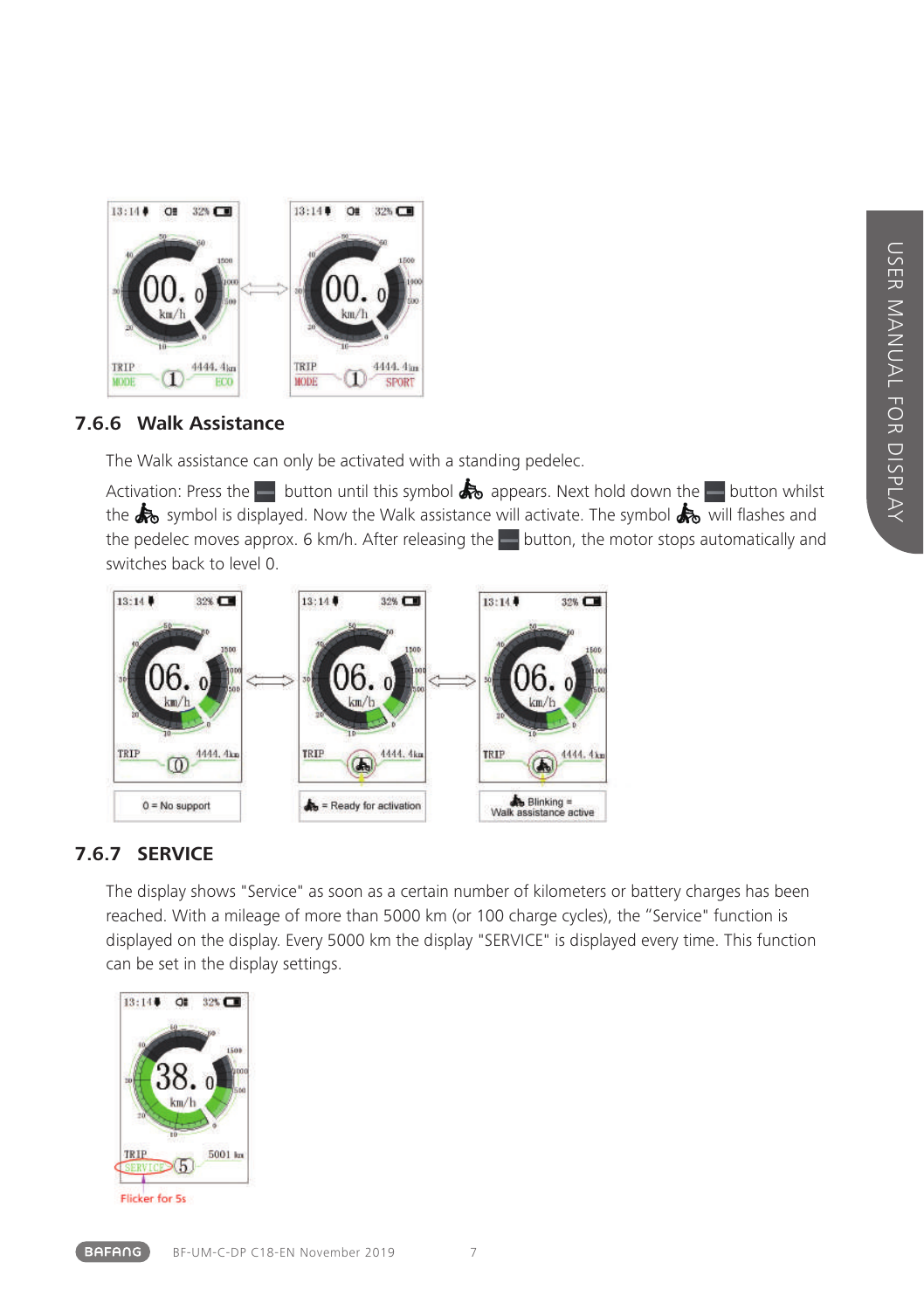## **7.7 SETTINGS**

After the display is turned on, quickly press the  $\hat{i}$  button twice, to access the "SETTINGS" menu. By pressing the **T** or  $\Box$  (<0.5S) button, you can select: Display Settings, Information or EXIT. Then press the  $\frac{1}{2}$  (<0.5S) button to confirm your selected option.

Or select "EXIT" and press the  $\uparrow$  (<0.5S) button to return to the main menu, or select "BACK" and press the  $\dot{\mathbf{i}}$  (<0.5S) button to return to the Settings interface.

If no button is pressed within 20 seconds, the display will automatically return to the main screen and no data will be saved.

| <b>SETTING</b>  |  |
|-----------------|--|
| Display Setting |  |
| Information     |  |
| <b>EXIT</b>     |  |
|                 |  |
|                 |  |
|                 |  |
|                 |  |
|                 |  |

You can quickly press the  $\frac{1}{4}$  (<0.5S) button twice at any time, to return to the main screen.

### **7.7.1 "Display setting"**

Press the  $\Box$  or  $\Box$  (<0.5S) button to select Display Settings, and then briefly press the  $i$  (<0.5S) button to access the following selections.

|                   | etri                    |
|-------------------|-------------------------|
| Service Tip       | OFF                     |
| Brightness        | 100%                    |
| Auto Off          | 5Min                    |
| <b>MAX PAS</b>    | 5 <sup>°</sup>          |
| Power View        | Power                   |
| SOC View          | Percent.                |
| <b>TRIP Reset</b> | NO <sub>1</sub>         |
| AL Sensitivity    | $\overline{\mathbf{3}}$ |
| Password          |                         |
| Set Clock         |                         |

#### **7.7.1.1 "Unit" Selections in km/Miles**

Press the  $\blacksquare$  or  $\blacksquare$  (<0.5S) button to highlight "Unit" in the Display settings menu, and then press the  $i$  (<0.5S) button to select. Then with the  $\blacksquare$  or  $\blacksquare$  button choose between "Metric" (kilometer) or "Imperial" (Miles). Once you have chosen your desired selection, press the  $\mathbf{i}$  (<0.5S) button to save and exit to the "Display setting" interface.

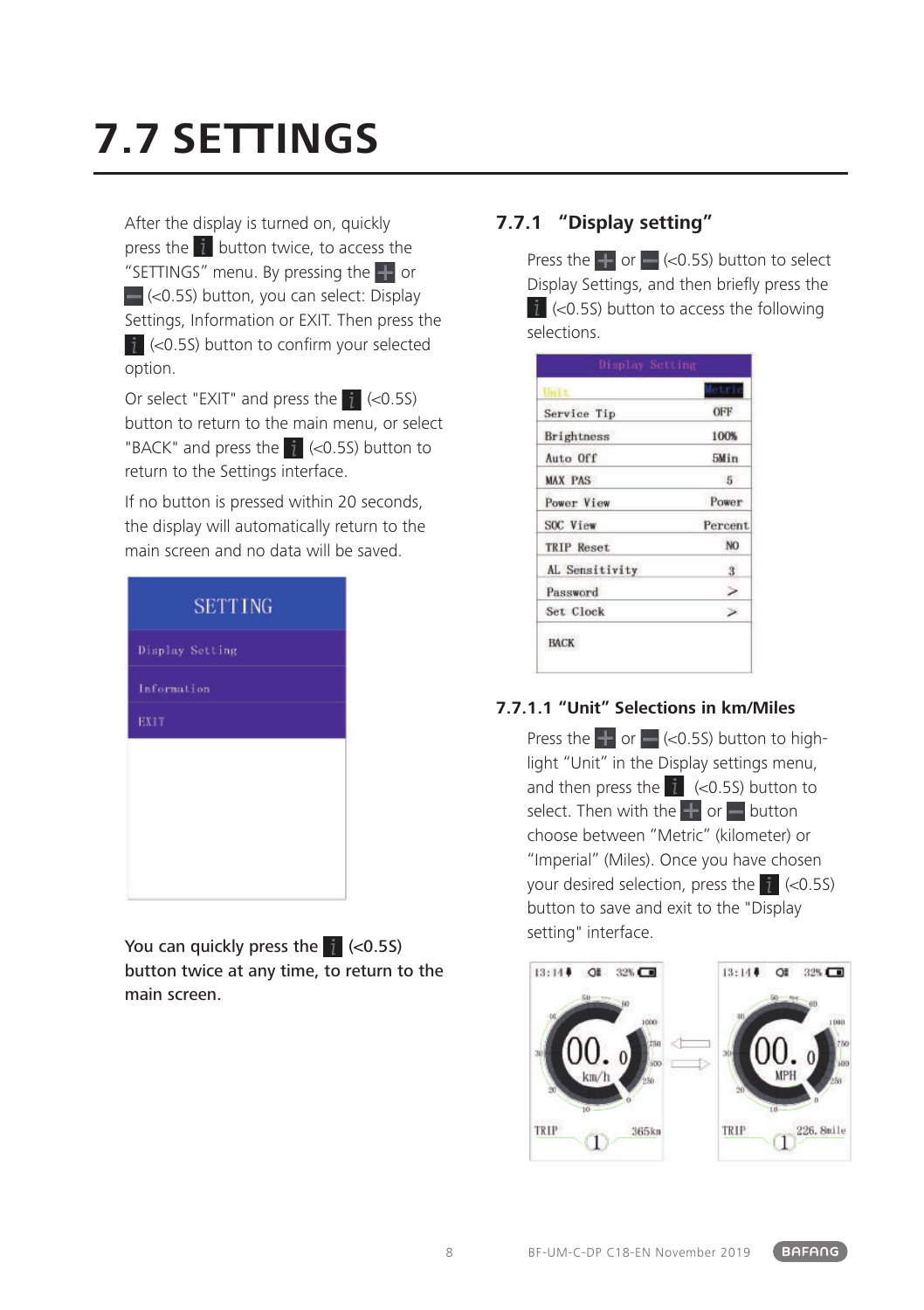#### **7.7.1.2 "Service Tip" Switching the notification on and off**

Press the  $\blacksquare$  or  $\blacksquare$  (<0.5S) button to highlight "Service tip" in the Display settings menu, and then press  $\hat{i}$  (<0.5S) to select. Then with the  $\blacksquare$  or  $\blacksquare$  button choose between "ON" or "OFF". Once you have chosen your desired selection, press the  $\frac{1}{2}$  (<0.5S) button to save and exit to the "Display setting" interface.

#### **7.7.1.3 "Brightness" Display brightness**

Press the  $\blacksquare$  or  $\blacksquare$  (<0.5S) button to highlight "Brightness" in the Display settings menu. Then press  $\frac{1}{1}$  (<0.5S) to select. Then with the  $\blacksquare$  or  $\blacksquare$  button choose between "100%" / "75%" / "50%" /" 30%"/"10%" . Once you have chosen your desired selection, press the  $\dot{\mathbf{i}}$  (<0.5S) button to save and exit to the "Display setting" interface.

#### **7.7.1.4 "Auto Off" Set Automatic system switch off time**

Press the  $\pm$  or  $\approx$  (<0.5S) button to highlight "Auto Off" in the Display settings menu, and then press  $\hat{i}$  (<0.5S) to select. Then with the  $\mathbf{F}$  or button choose between "OFF", "9"/"8"/"7"/"6"/"5"/"4"/"3" /"2"/"1", (The numbers are measured in minutes). Once you have chosen your desired selection, press the  $\frac{1}{1}$  (<0.5S) button to save and exit to the "Display setting" interface.

#### **7.7.1.5 "MAX PAS" Support level**

(Function not available with ECO/SPORT display)

Press the  $\Box$  or  $\Box$  (<0.5S) button to highlight "Max Pass" in the Display settings menu, and then press  $\hat{i}$  (<0.5S) to select. Then with the  $\Box$  or  $\Box$  button choose between "3/5/9" (the amount of support levels). Once you have chosen your desired selection, press the  $\frac{1}{2}$  (<0.5S) button to save and exit to the "Display setting"

#### **7.7.1.6 "Default Mode" Set for ECO/Sport mode**

Press the  $\blacksquare$  or  $\blacksquare$  (<0.5S) button to highlight "Default Mode" in the Display settings menu. Then press  $\begin{bmatrix} 1 \\ 1 \end{bmatrix}$  (<0.5S) to select. Then with the  $\pm$  or  $\pm$  button choose between "ECO" or "Sport". Once you have chosen your desired selection, press the  $\frac{1}{4}$  (<0.5S) button to save and exit to the "Display setting" interface.

#### **7.7.1.7 "Power View" Setting the power indicator**

Press the  $\blacksquare$  or  $\blacksquare$  (<0.5S) button to highlight "Power View" in the Display settings menu, and then press  $\mathbf{i}$  (<0.5S) to select. Then with the  $\blacksquare$  or  $\blacksquare$  button choose between "Power" or "Current". Once you have chosen your desired selection, press the  $\hat{i}$  (<0.5S) button to save and exit to the "Display setting" interface.

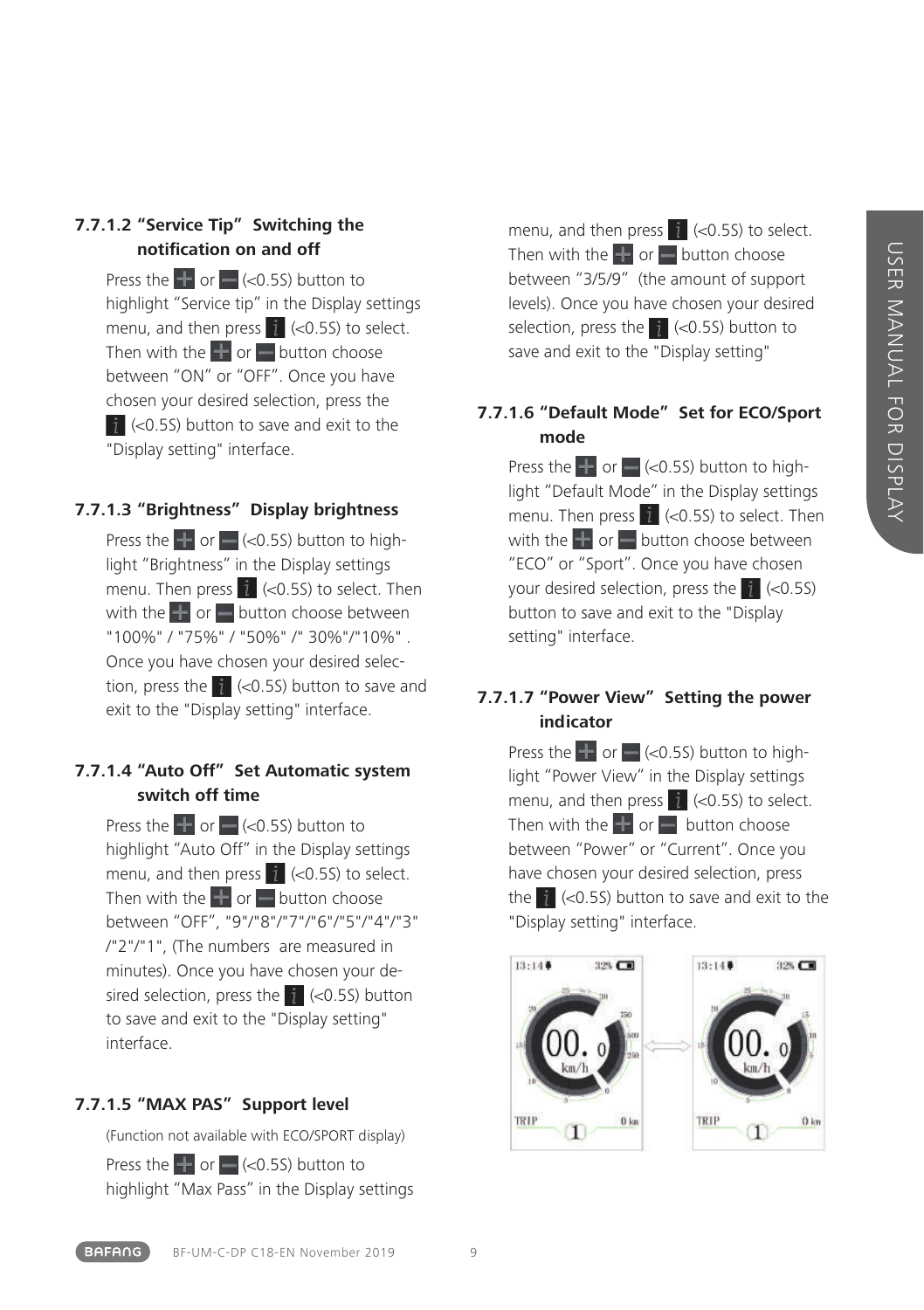#### **7.7.1.8 "SOC View" Battery view in volt percent**

Press the  $\blacksquare$  or  $\blacksquare$  (<0.5S) button to highlight "SOC View" in the Display settings menu, and then press  $\hat{i}$  (<0.5S) to select. Then with the  $\blacksquare$  or  $\blacksquare$  button choose between "percent" or "voltage ". Once you have chosen your desired selection, press the  $\mathcal{L}$  (<0.5S) button to save and exit to the "Display setting"



#### **7.7.1.9 "TRIP Reset" Reset mileage**

Press the  $\blacksquare$  or  $\blacksquare$  (<0.5S) button to highlight "TRIP Reset" in the Display settings menu, and then press  $\hat{i}$  (<0.5S) to select. Then with the  $\blacksquare$  or  $\blacksquare$  button choose between "YES" or "NO". Once you have chosen your desired selection, press the  $\frac{1}{2}$  (<0.5S) button to save and exit to the "Display setting"

#### **7.7.1.10"AL Sensitivity" Automatic headlight sensitivity**

Press the  $\blacksquare$  or  $\blacksquare$  (<0.5S) button to highlight "AL-Sensetivity" in the Display settings menu, and then press  $\hat{i}$  (<0.5S) to select. Then with the  $\blacksquare$  or  $\blacksquare$  button choose between "0" / " 1" / " 2"/ "3" / "4"/ "5"/ "OFF". Once you have chosen your desired selection , press the  $\frac{1}{4}$  (<0.5S) button to save and exit to the "Display setting"

#### **7.7.1.11"Password"**

Press the  $\blacksquare$  or  $\blacksquare$  (<0.5S) button to choose Password in the menu. Then by briefly pressing  $\mathbf{i}$  (<0.5S) to enter the password selection. Now again with the  $\blacksquare$  or  $\blacksquare$ (<0.5S) buttons highlight "Start Password" and press the  $\frac{1}{4}$  (<0.5S) button to confirm. Now again using the  $\pm$  or  $\pm$  (<0.5S) Button choose between "ON" or "OFF" and press the  $\parallel$  (<0.5S) button to confirm.

Now you can input your 4-digit pin code. By using the  $\blacksquare$  or  $\blacksquare$  (<0.5S) button choose numbers between "0-9". By briefly pressing the  $\hat{i}$  (<0.5S) button you can move on to the next number.

After entering your desired 4-digit code, you must re-enter the 4-digits you chose, to ensure the code is correct.

After selecting a password, the next time you turn on the system it will ask you to input your password. Press the  $\Box$  or  $\Box$  $(<0.55)$  button to select the numbers. Then press briefly  $i \le 0.5$ S) to confirm.

After entering the wrong number three times, the system switches off. If you have forgotten the password, please contact your retailer.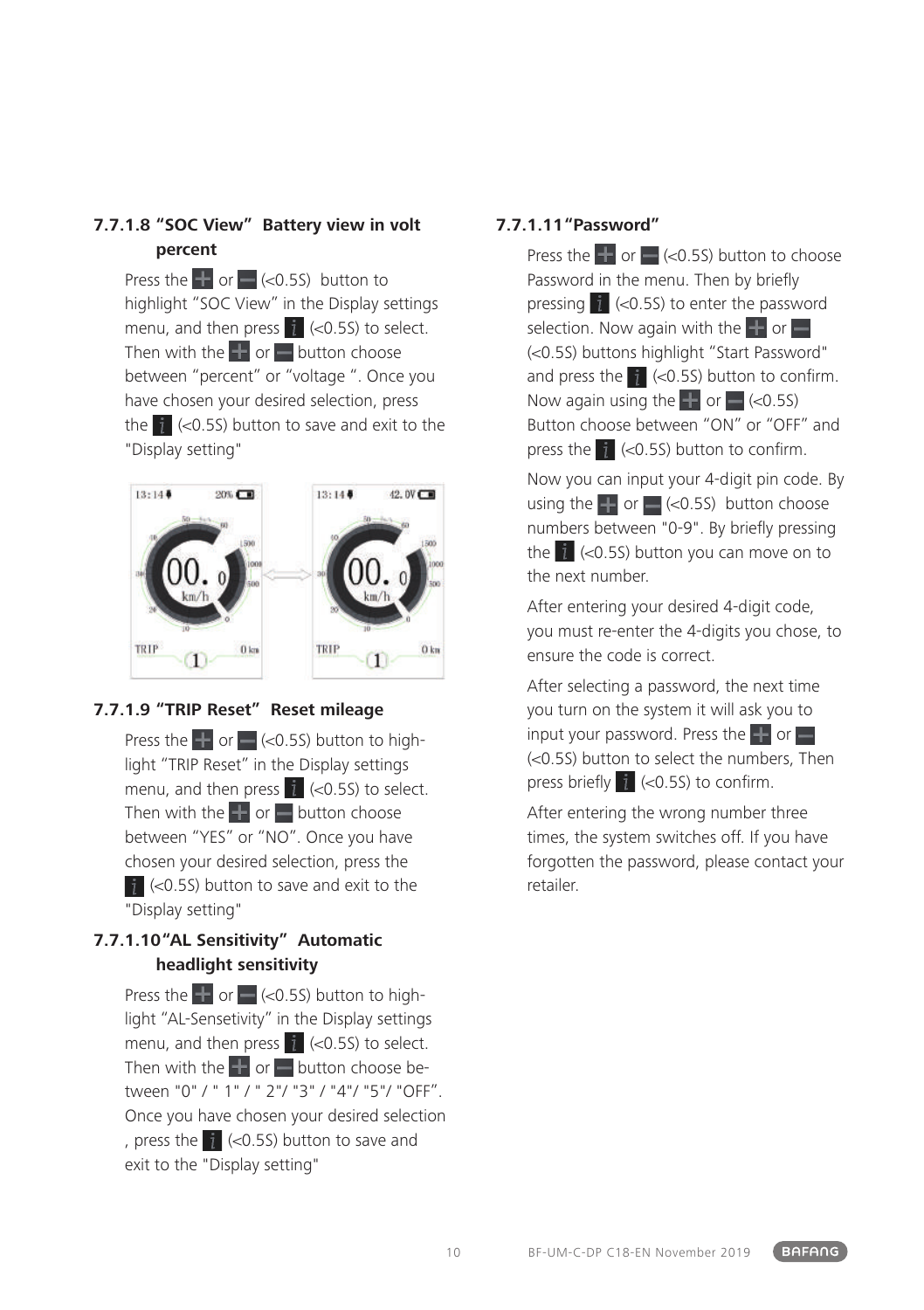

#### Changing the password:

Press the **Follo** or  $\blacksquare$  (<0.5S) button to choose Password in the menu. Then by briefly pressing  $\blacksquare$  $\leq 0.5$  to enter the password section. Now again with the  $\frac{1}{2}$  or  $\leq$   $\leq$  0.5S) button highlight "Password set" and press the  $\frac{1}{2}$  (<0.5S) button to confirm. Now with the  $\frac{1}{2}$  or  $\frac{1}{2}$  (<0.5S) buttons and highlight "Reset Password" and with the  $\frac{1}{2}$  (<0.5S) button to confirm.

By entering your old password once, followed by inputting the new password twice, then your password will be changed.



#### Deactivating the password:

To deactivate the password, use the  $\blacksquare$  or  $\blacksquare$  buttons to get to the menu point "Password" and press the  $\vec{i}$  (<0.5S) button to highlight your selection. Press the  $\vec{i}$  or  $\vec{j}$  (<0.5S) button until is shows "OFF". Then press briefly  $\frac{1}{4}$  (<0.5S) to select.

Now enter your password, to deactivate it.

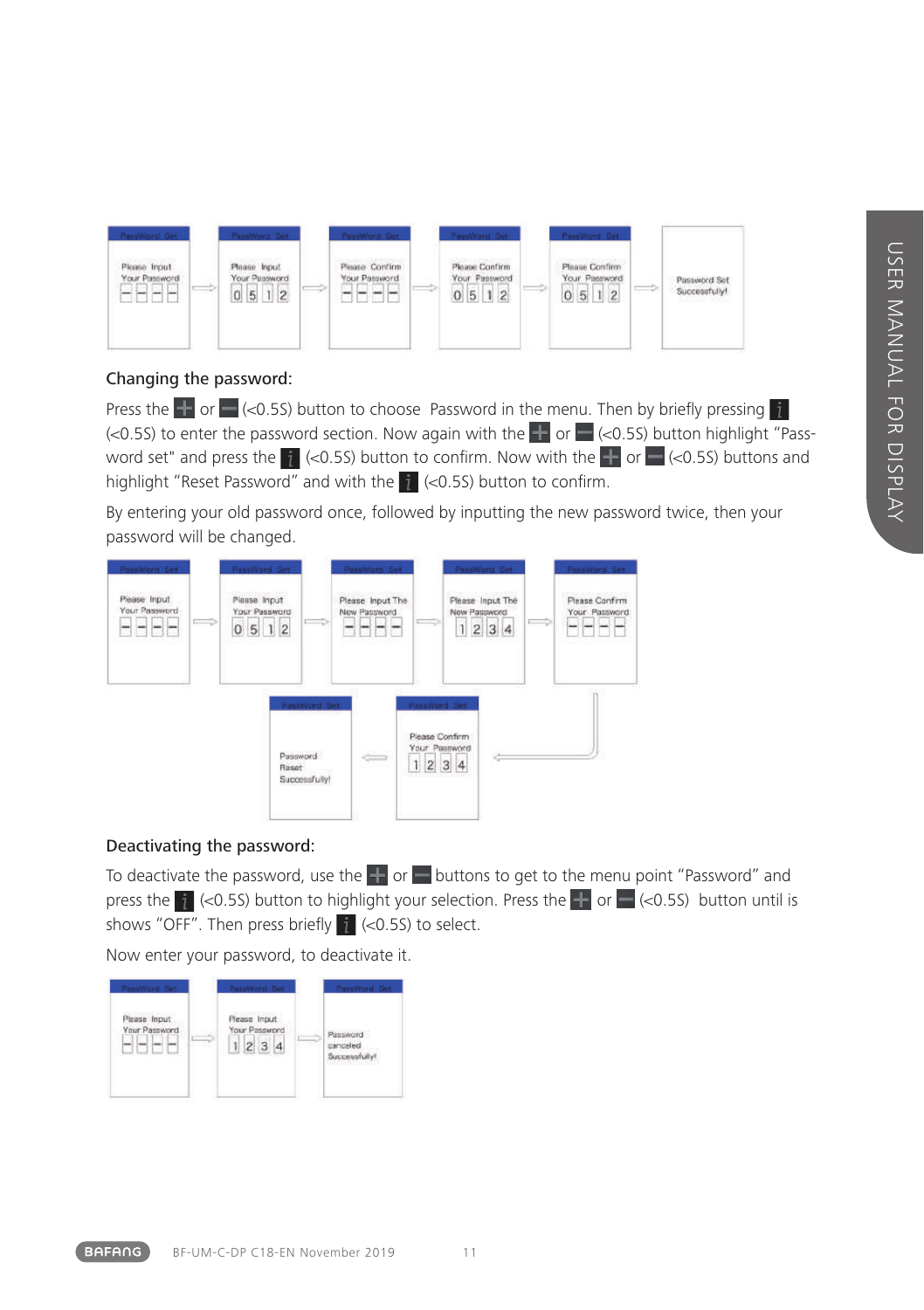#### **7.7.1.12"Set Clock"**

Press the  $\pm$  or  $\equiv$  (<0.5S) Button to access the "Set Clock" menu. Then briefly press the  $i$  (<0.5S) button to confirm selection. Now press the  $\Box$  or  $\Box$  (<0.5S) button and input the correct number (time) and press the  $f$ (<0.5S) button to move to the next number. After entering the correct time, press the  $\mathbf{i}$ (<0.5S) button to confirm and save.

#### **7.7.2 "Information"**

Once the system is turned on, quickly Press the  $i$  (<0.5S) button twice to access the "SET-TINGS" menu. Press  $\blacksquare$  or  $\blacksquare$  (<0.5S) button to select "Information", and then press the (<0.5S) button to confirm your selection.

Or select the point "EXIT" by confirming with the  $\hat{i}$  (<0.5S) button to return to the main menu.

| Information  |        |  |  |
|--------------|--------|--|--|
| Wheel Size   | 27"    |  |  |
| Speed Limit  | 25km/h |  |  |
| Battery Info |        |  |  |
| Ctrl Info    |        |  |  |
| Display Info |        |  |  |
| Torque Info  |        |  |  |
| Back         |        |  |  |
|              |        |  |  |

#### **7.7.2.1 Wheel Size and Speed Limit**

The "Wheel Size" and "Speed Limit" cannot be changed, this information is here to be viewed only.

#### **7.7.2.2 Battery Information**

Press the  $\frac{1}{2}$  or  $\frac{1}{2}$  (<0.5S) button to access the Battery Info menu, and then press the  $i$  (<0.5S) button to select confirm. Now press the  $\blacksquare$  or  $\blacksquare$  (<0.5S) button and select "Back" or "Next Page". Then press the (<0.5S) button to confirm, now you can read the battery information.

| <b>Content</b>     | <b>Explanation</b>                                  |
|--------------------|-----------------------------------------------------|
| <b>TEMP</b>        | Current temperature in<br>degrees (°C)              |
| TotalVolt          | Voltage (V)                                         |
| Current            | Discharge (A)                                       |
| Res Cap            | Remaining Capacity<br>(A/h)                         |
| Full Cap           | Total Capacity (A/h)                                |
| RelChargeState     | Default Loader Status<br>(% )                       |
| AbsChargeState     | Instant charge (%)                                  |
| <b>Cycle Times</b> | Charging cycles<br>(number)                         |
| Max Uncharge Time  | Maximum time in<br>which no charge was<br>made (Hr) |
| Last Uncharge Time |                                                     |
| <b>Total Cell</b>  | Number (individual)                                 |
| Cell Voltage 1     | Cell Voltage 1 (m/V)                                |
| Cell Voltage 2     | Cell Voltage 2 (m/V)                                |
| Cell Voltage n     | Cell Voltage n (m/V)                                |
| <b>HW</b>          | Hardware Version                                    |
| <b>SW</b>          | Software Version                                    |

NOTE: If no data is detected, "--" is displayed.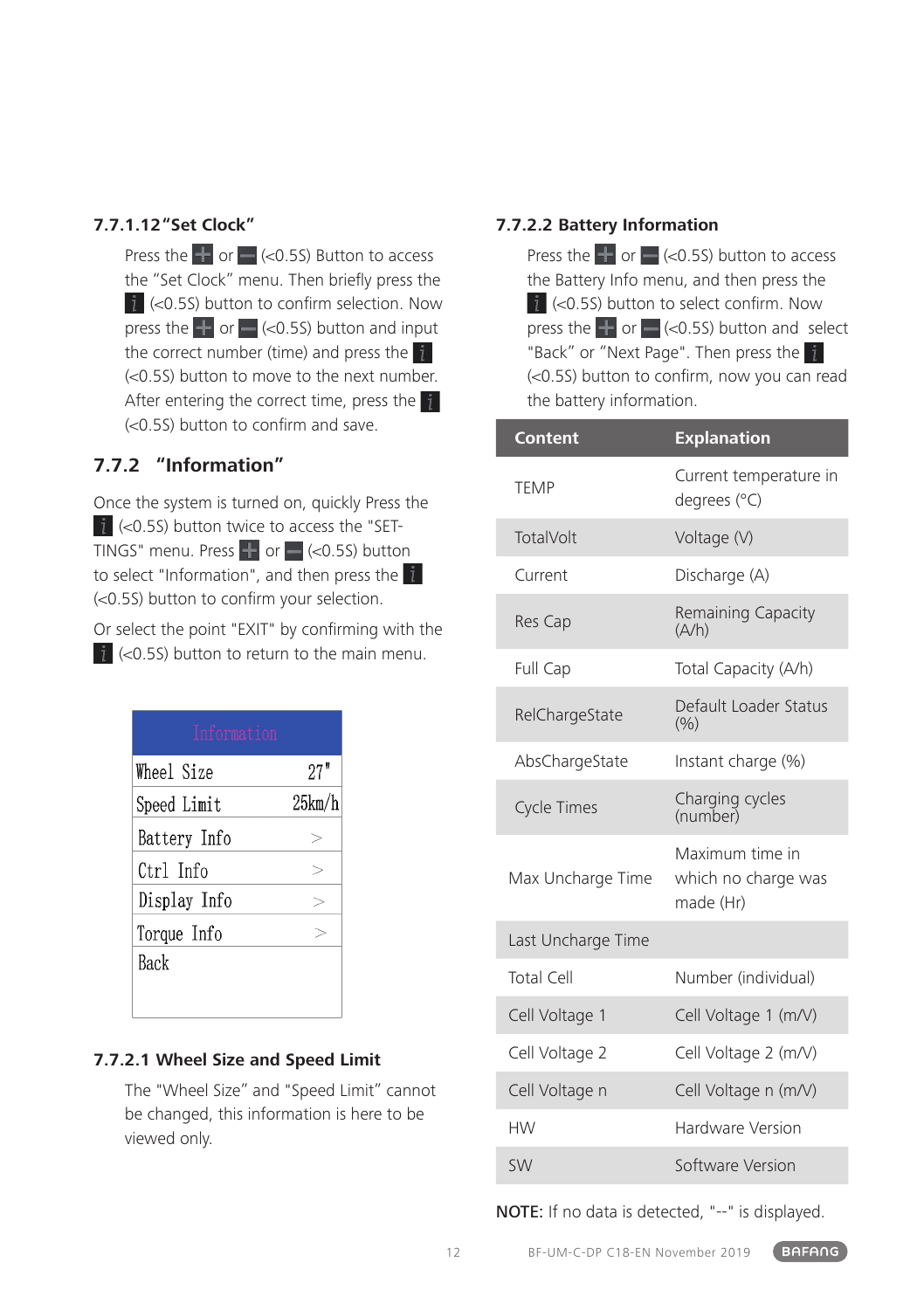### **7.7.2.3 Controller Information**

Press the  $\blacksquare$  or  $\blacksquare$  (<0.5S) button and select "CTRL Info", and then press the  $\hat{i}$  (<0.5S) button to confirm. Now you can read the controller information. To Exit press the (<0.5S) button, once "EXIT" is highlighted to return to the information settings.

| HW   | ********** |
|------|------------|
| SW   | ********** |
| Back |            |
|      |            |
|      |            |
|      |            |
|      |            |

#### **7.7.2.4 Display Information**

Press the  $\pm$  or  $\pm$  (<0.5S) button and select Display Info, then press the  $\mathbb{I}$  (<0.5S) button to read the software and hardware data in the display. To Exit press the  $\hat{i}$  (<0.5S) button, once "EXIT" is highlighted to return to the information settings.

| HW   | ********** |
|------|------------|
| SW   | ********** |
| Back |            |
|      |            |
|      |            |
|      |            |
|      |            |

### **7.7.2.5 Torque Information**

Press the  $\frac{1}{2}$  or  $\frac{1}{2}$  (<0.5S) button and select "Torque info", then press the  $\langle$ <0.5S) in button to read the software and hardware data in the display. To Exit press the  $\mathbf{i}$  (<0.5S) button, once "EXIT" is highlighted to return to the information settings.

|                 | Torque Info |            |
|-----------------|-------------|------------|
| HW              |             | ********** |
| SW <sub>1</sub> |             | ********** |
| Back            |             |            |
|                 |             |            |

### **7.7.2.6 Error Code**

Press the  $\frac{1}{2}$  or  $\approx$  (<0.5S) button and select "Error Code", and then press the  $\mathbf{i}$  (<0.5S) button to confirm. It shows error information for the last ten errors of the pedelec. Error code "00"means that there is no error. To return to the menu press the  $\vec{i}$  (<0.5S) button, once "BACK" is highlighted to return to the information settings.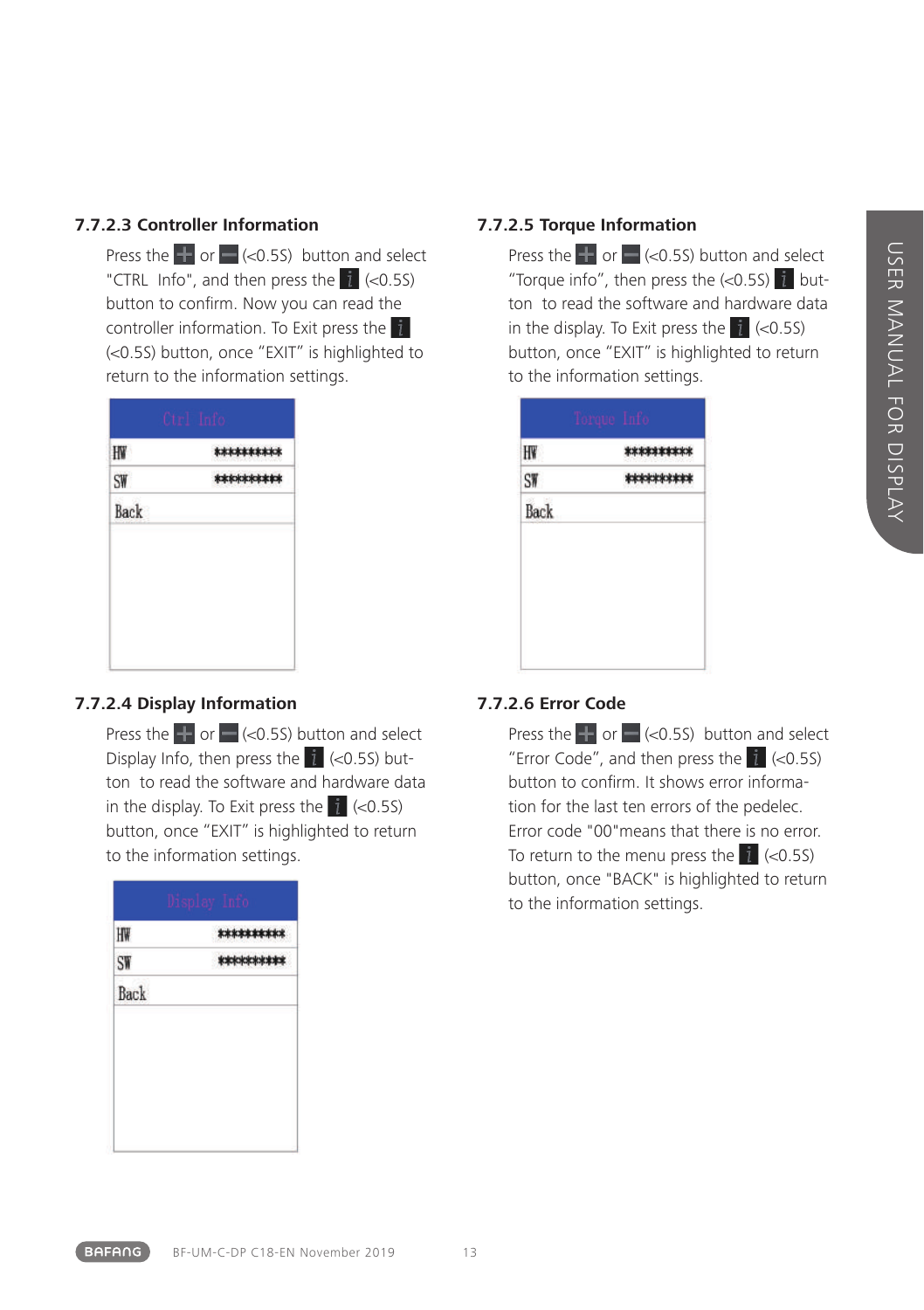## **7.8 ERROR CODE DEFINITION**



The display can show the errors of a pedelec. If an error is detected, the wrench icon  $\blacksquare$  appears on the display and one of the following error codes will be displayed.

Note: Please read the description of the error code carefully. If you see the error code, restart the system first. If the problem is not resolved, please contact your dealer.

| Error | <b>Declaration</b>                                                               | Troubleshooting                                                                                                                                                                                       |
|-------|----------------------------------------------------------------------------------|-------------------------------------------------------------------------------------------------------------------------------------------------------------------------------------------------------|
| 04    | The throttle is not back in its correct<br>position.                             | Check the throttle can adjust back into its<br>correct position, if the situation does not<br>improve, please change to a new throttle.(only<br>with this function)                                   |
| 05    | The throttle has fault.                                                          | 1. Check the connector of throttle whether<br>they are correctly connected.<br>2. Disconnect the throttle, If the problem still<br>occurs, please contact your retailer.<br>(only with this function) |
| 07    | Overvoltage protection                                                           | 1. Remove the battery.<br>2. Re-Insert the battery.<br>3. If the problem persists, please contact your<br>retailer.                                                                                   |
| 08    | Error with the hall sensor signal<br>inside the motor                            | Please contact your retailer.                                                                                                                                                                         |
| 09    | Error with the Engine phase's                                                    | Please contact your retailer.                                                                                                                                                                         |
| 10    | The temperature inside the engine<br>has reached its maximum protection<br>value | 1. Turn off the system and allow the Pedelec<br>to cool down.<br>2. If the problem persists, please contact your<br>retailer.                                                                         |
| 11    | The temperature sensor inside the<br>motor has an error                          | Please contact your retailer.                                                                                                                                                                         |
| 12    | Error with the current sensor in the<br>controller                               | Please contact your retailer.                                                                                                                                                                         |
| 13    | Error with the temperature sensor<br>inside of the battery                       | Please contact your retailer.                                                                                                                                                                         |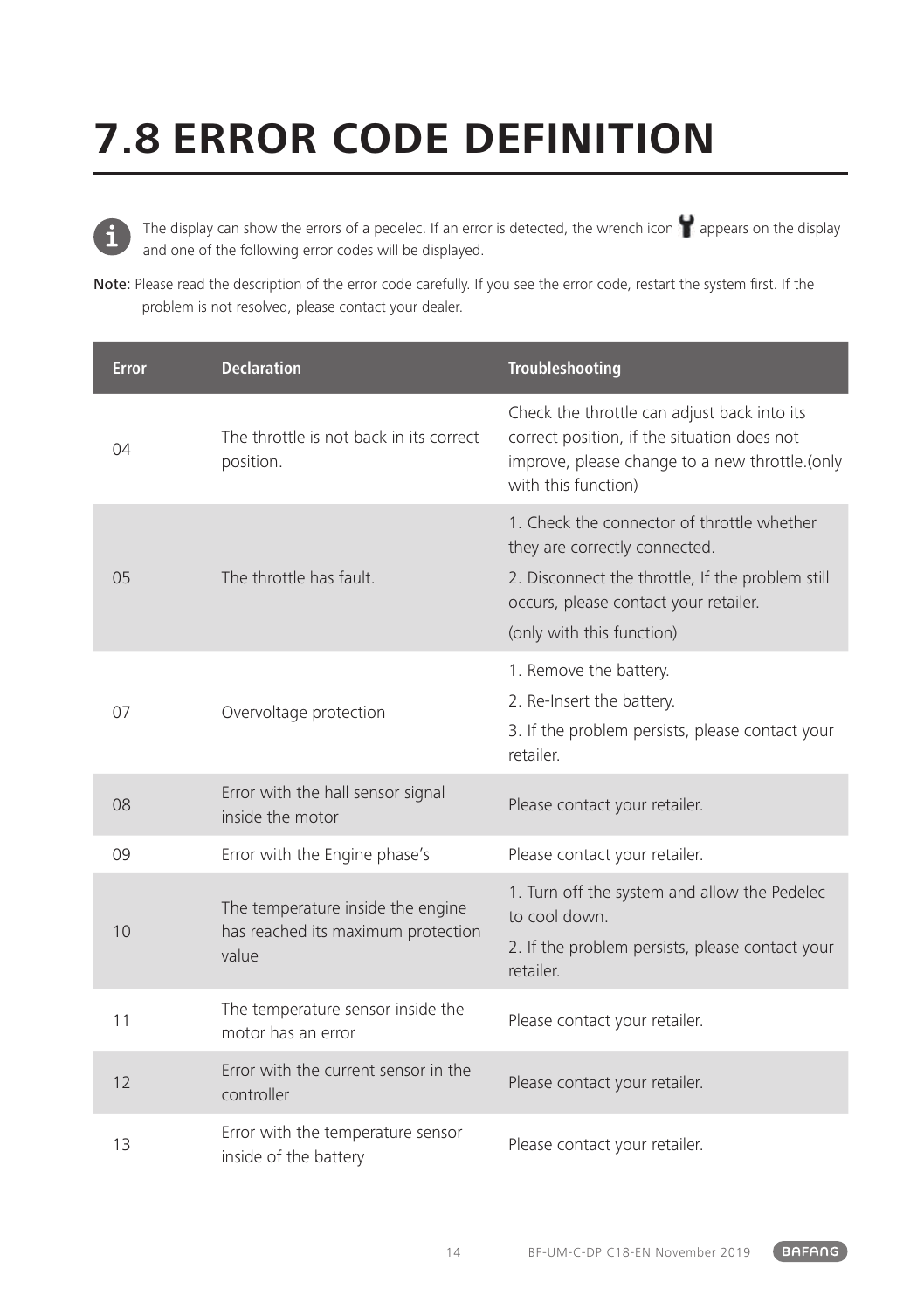| <b>Error</b> | <b>Declaration</b>                                                                                | Troubleshooting                                                                                                                                                                                                                                                                                          |
|--------------|---------------------------------------------------------------------------------------------------|----------------------------------------------------------------------------------------------------------------------------------------------------------------------------------------------------------------------------------------------------------------------------------------------------------|
| 14           | The protection temperature inside<br>the controller has reached its maxi-<br>mum protection value | 1. Turn off the system and let the pedelec cool<br>down.<br>2. If the problem persists, please contact your<br>retailer.                                                                                                                                                                                 |
| 15           | Error with the temperature sensor<br>inside the controller                                        | Please contact your retailer.                                                                                                                                                                                                                                                                            |
| 21           | Speed sensor Error                                                                                | 1. Restart the system<br>2. Check that the magnet attached to the<br>spoke is aligned with the speed sensor and<br>that the distance is between 10 mm and 20<br>mm.<br>3. Check that the speed sensor connector is<br>connected correctly.<br>4. If the error persists, please contact your<br>retailer. |
| 25           | Torque signal Error                                                                               | 1. Check that all connections are connected<br>correctly.<br>2. If the error persists, please contact your<br>retailer.                                                                                                                                                                                  |
| 26           | Speed signal of the torque sensor has<br>an error                                                 | 1. Check the connector from the speed sensor<br>to make sure it is connected correctly.<br>2. Check the speed sensor for signs of damage.<br>3.If the problem persists, please contact your<br>retailer.                                                                                                 |
| 27           | Overcurrent from controller                                                                       | Please contact your retailer.                                                                                                                                                                                                                                                                            |
| 30           | Communication problem                                                                             | 1. Check all connections are correctly con-<br>nected.<br>2. If the error persists, please contact your<br>retailer.                                                                                                                                                                                     |
| 33           | Brake signal has an error<br>(If brake sensors are fitted)                                        | 1. Check all connectors.<br>2. If the error continues to occur, please con-<br>tact your retailer.                                                                                                                                                                                                       |